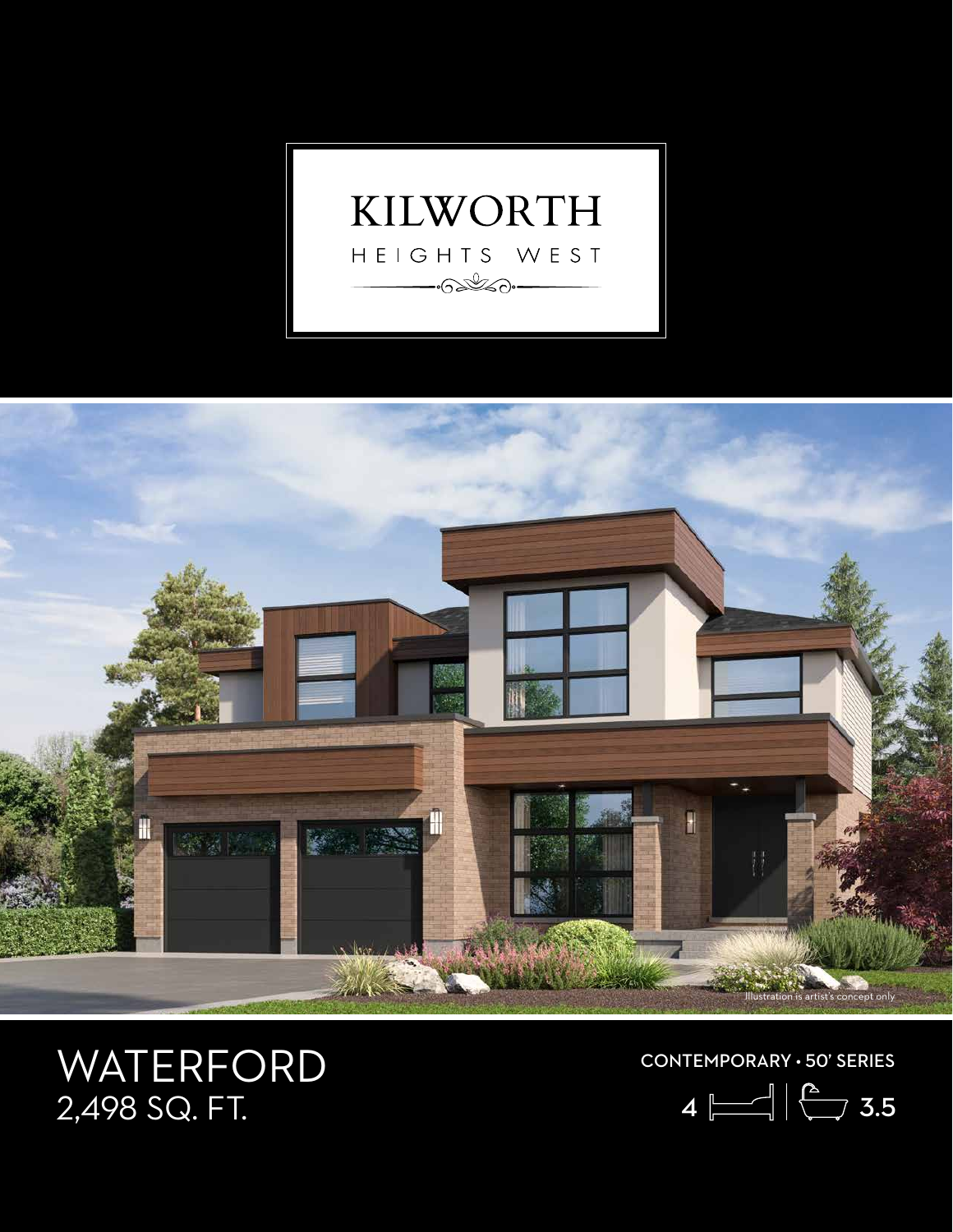

## WATERFORD 2,498 SQ. FT.

CONTEMPORARY • 50' SERIES





Prices, terms and conditions are subject to change without notice. Availability of options is determined by house design. Specifications, sizes and finishing details are approximate and subject to change without notice. Vendor reserves the right to substitute name brand features or finishes for equal or better quality and value. All items are as per Vendors' standard samples and specification. E. & O.E.



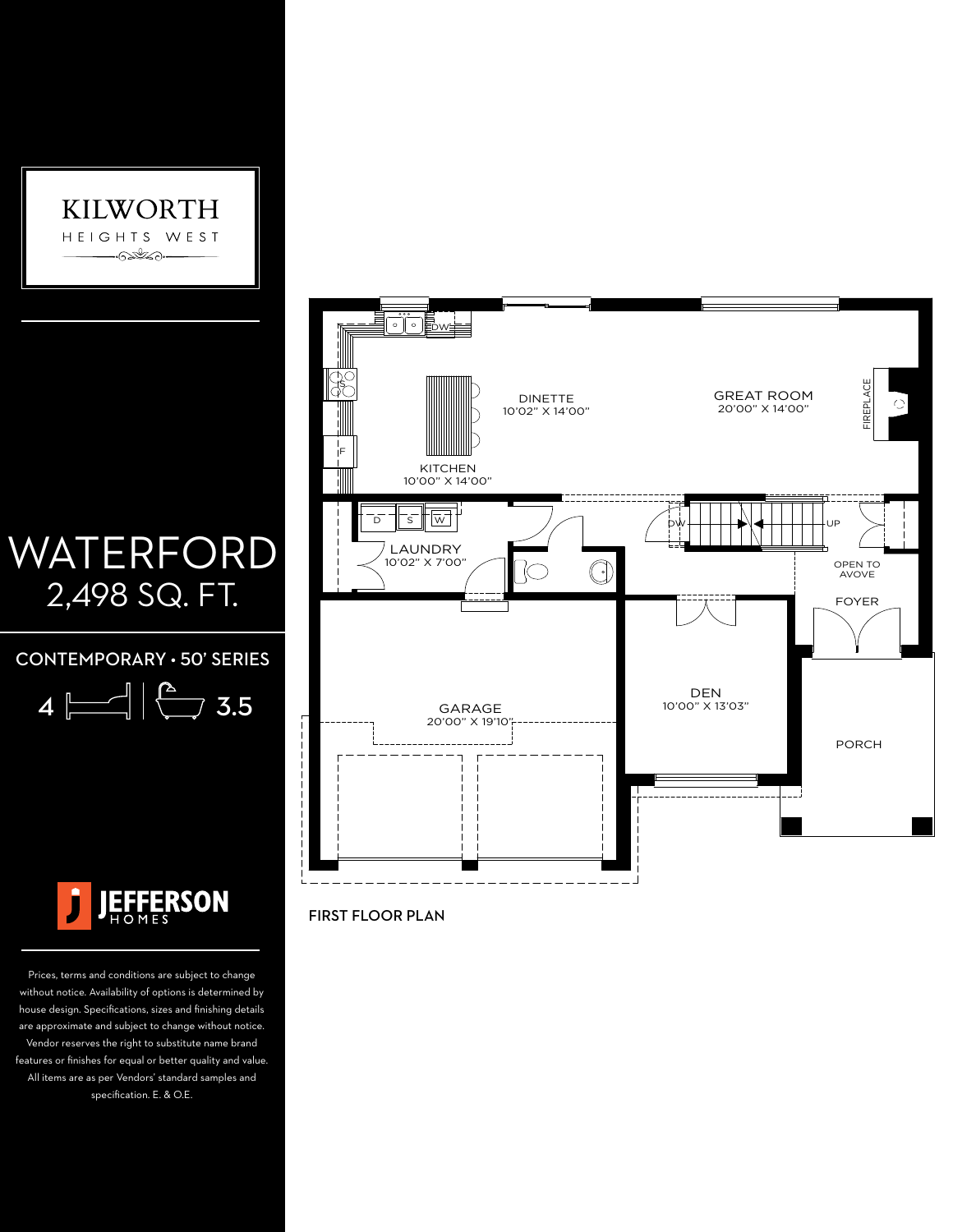

## WATERFORD 2,498 SQ. FT.

CONTEMPORARY • 50' SERIES

| 4<br>ш |  |  | .5<br>≺ |
|--------|--|--|---------|
|--------|--|--|---------|



Prices, terms and conditions are subject to change without notice. Availability of options is determined by house design. Specifications, sizes and finishing details are approximate and subject to change without notice. Vendor reserves the right to substitute name brand features or finishes for equal or better quality and value. All items are as per Vendors' standard samples and specification. E. & O.E.



SECOND FLOOR PLAN (OPT. 1)